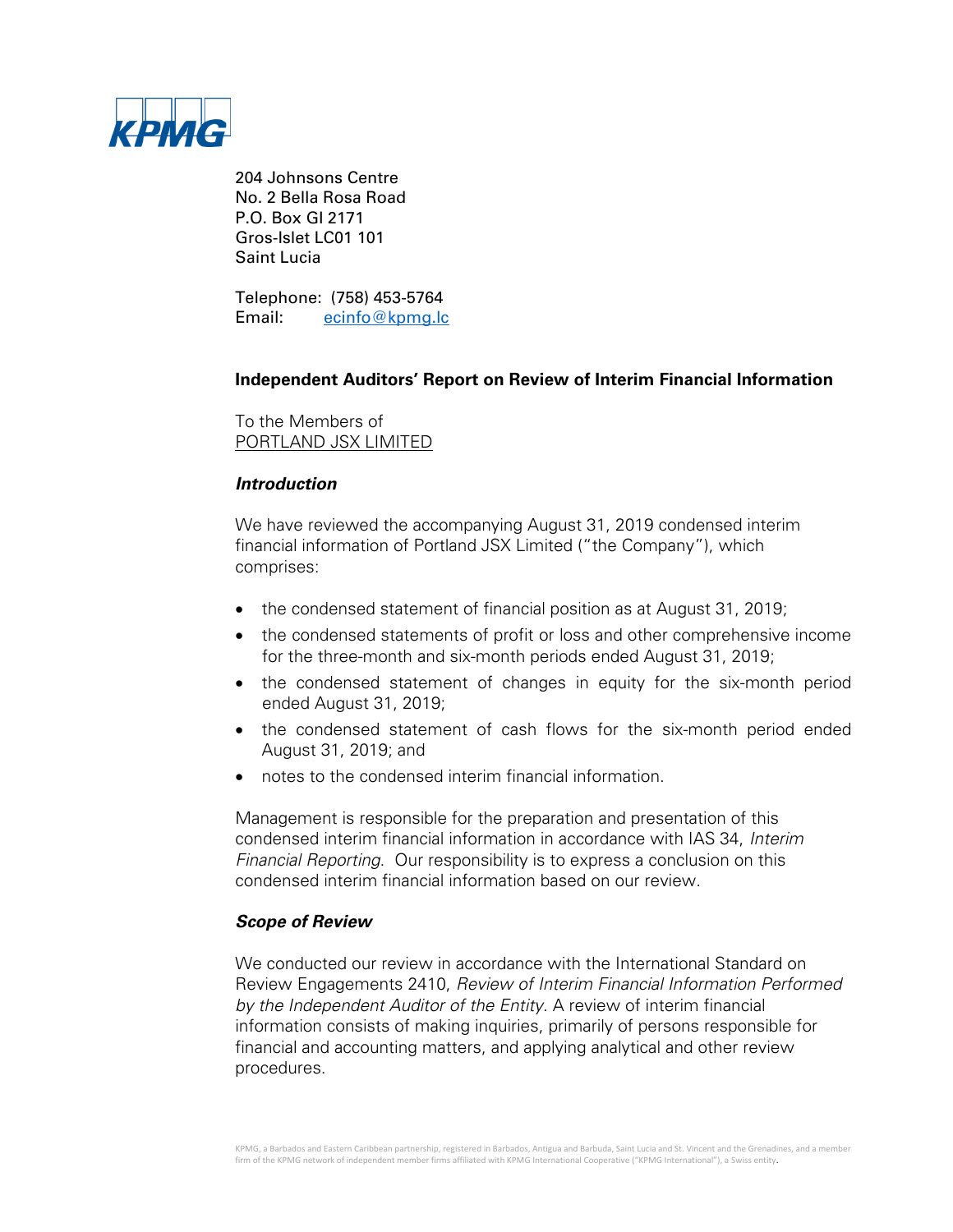

Page 2

# **Independent Auditors' Report on Review of Interim Financial Information (Continued)**

To the Members of PORTLAND JSX LIMITED

# **Scope of Review (continued)**

A review is substantially less in scope than an audit conducted in accordance with International Standards on Auditing and consequently does not enable us to obtain assurance that we would become aware of all significant matters that might be identified in an audit. Accordingly, we do not express an audit opinion.

# **Conclusion**

Based on our review, nothing has come to our attention that causes us to believe that the accompanying August 31, 2019 condensed interim financial information is not prepared, in all material respects, in accordance with IAS 34, Interim Financial Reporting.

GMG

Chartered Accountants Saint Lucia

October 9, 2019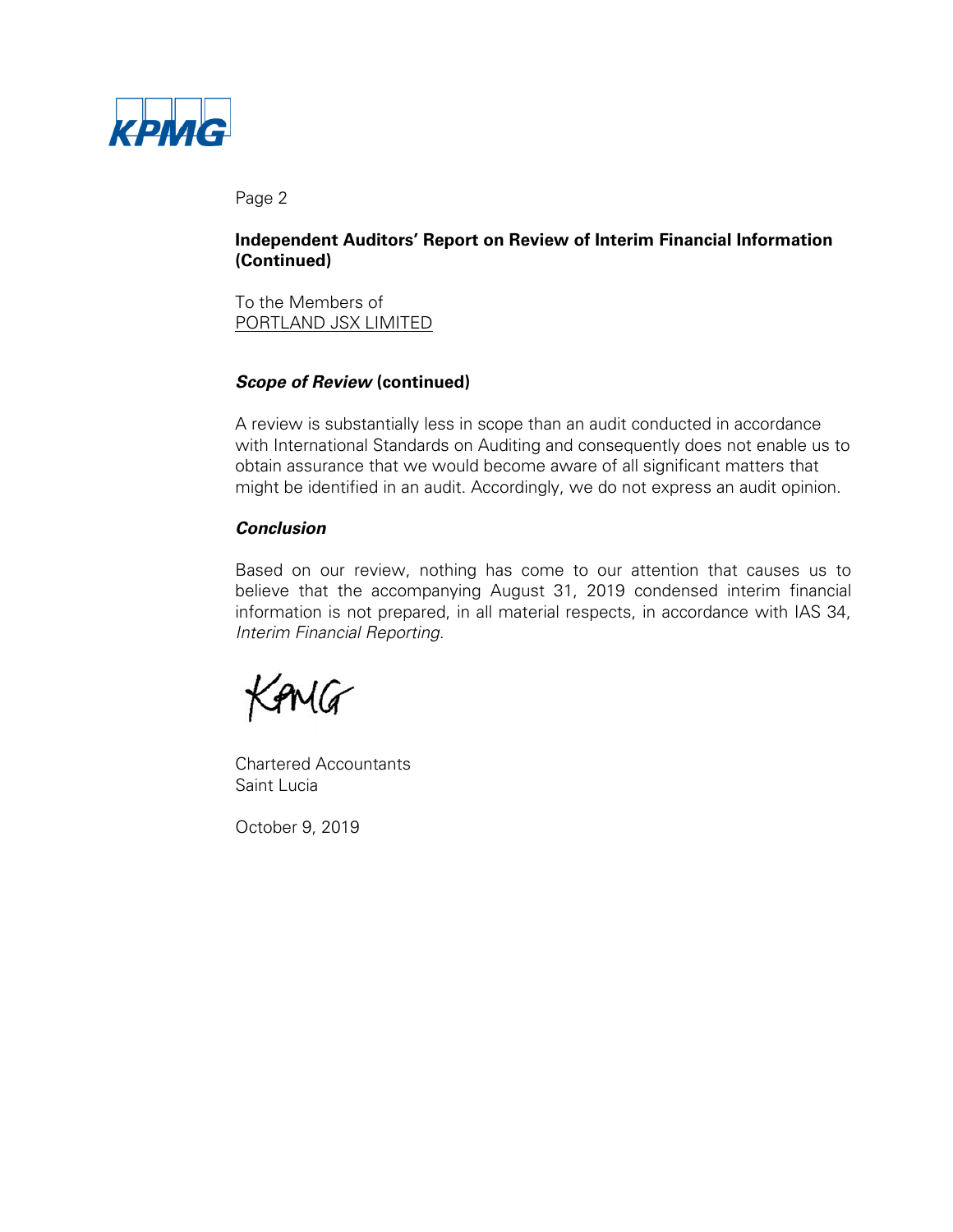Condensed Statement of Financial Position August 31, 2019 *(expressed in United States dollars unless otherwise stated)*

|                                                                                                                            | <b>Notes</b> | <b>Unaudited</b>             | <b>Audited</b><br>August 31, 2019 February 28, 2019 |
|----------------------------------------------------------------------------------------------------------------------------|--------------|------------------------------|-----------------------------------------------------|
| <b>ASSETS</b><br><b>NON-CURRENT ASSET</b><br>Financial investment, at fair value through                                   |              |                              |                                                     |
| profit or loss                                                                                                             | 4            | 25,924,514                   | 23,743,995                                          |
| <b>CURRENT ASSETS</b>                                                                                                      |              |                              |                                                     |
| Cash and short-term deposits<br>Securities purchased under resale agreements<br>Receivables<br><b>Taxation recoverable</b> |              | 969,346<br>361,274<br>37,228 | 237,545<br>365,473<br>53,962                        |
|                                                                                                                            |              | $\sim$                       | 37,280                                              |
| <b>Total assets</b>                                                                                                        |              | 1,367,848<br>\$27,292,362    | 694,260<br>24,438,255                               |
| <b>LIABILITIES</b><br><b>CURRENT LIABILITIES</b>                                                                           |              |                              |                                                     |
| Other financial liabilities<br>Payables                                                                                    |              | 53,913<br>58,329             | 42,096<br>54,895                                    |
|                                                                                                                            |              | 112,242                      | 96,991                                              |
| <b>NON-CURRENT LIABILITY</b><br>Long-term loan                                                                             | 5            | 1,948,265                    |                                                     |
| <b>Total liabilities</b>                                                                                                   |              | 2,060,507                    | 96,991                                              |
| <b>EQUITY</b>                                                                                                              |              |                              |                                                     |
| Share capital<br>Accumulated deficit                                                                                       |              | 25,682,953<br>451,098)       | 25,682,953<br>(1,341,689)                           |
| <b>Total equity</b>                                                                                                        |              | 25,231,855                   | 24, 341, 264                                        |
| <b>Total liabilities and equity</b>                                                                                        |              | \$27,292,362                 | 24,438,255                                          |

The condensed interim financial information on pages 3 to 12 was approved for issue by the Board of Directors on October 9, 2019 and signed on its behalf by:

Chairman Douglas Hewson Director Jonathan Murphy

The accompanying notes form an integral part of the condensed interim financial information.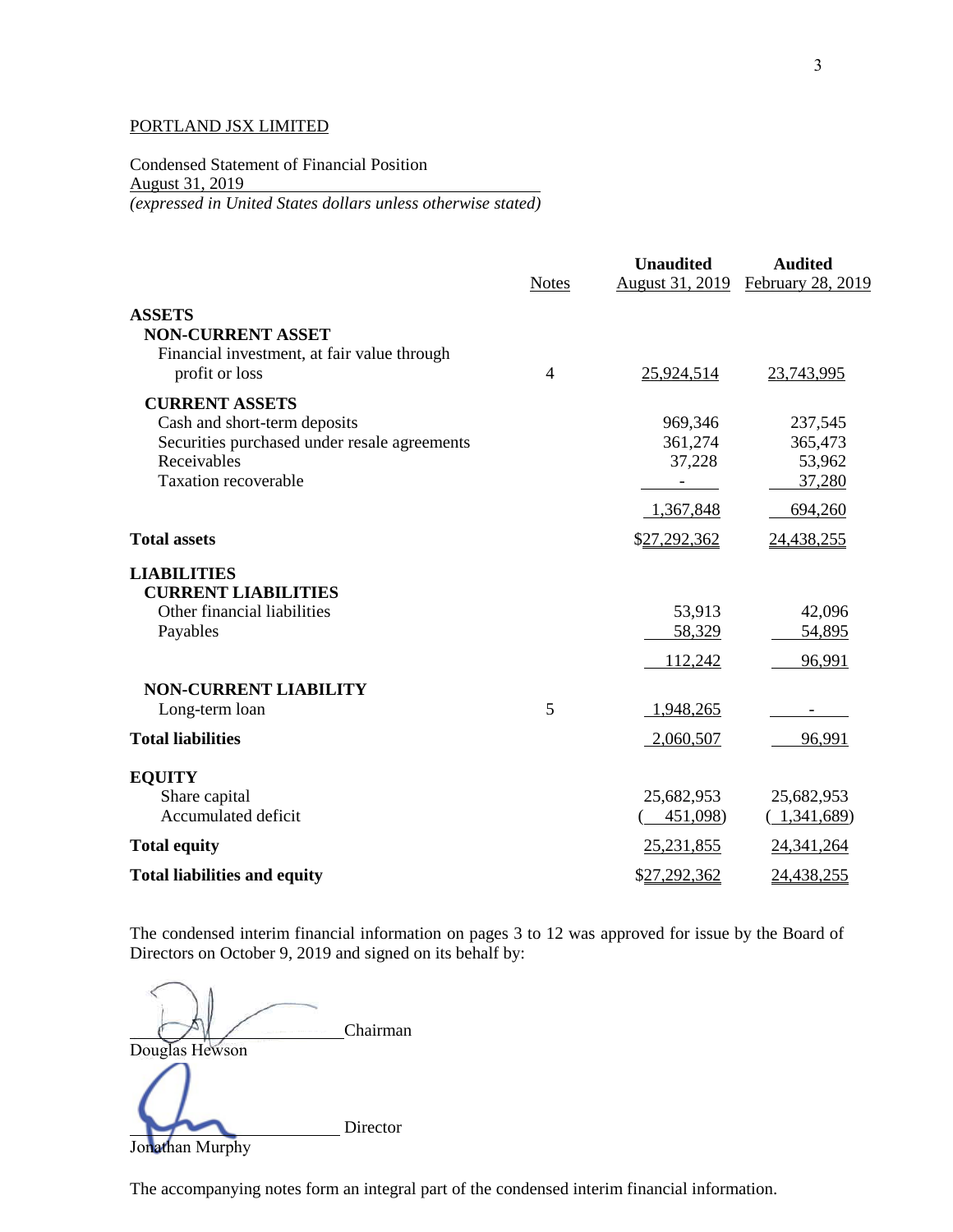# Condensed Statement of Profit or Loss and Other Comprehensive Income Six months ended August 31, 2019

*(expressed in United States dollars unless otherwise stated)*

|                                                 |             |                   | <b>Unaudited</b>                |                   |                               |  |
|-------------------------------------------------|-------------|-------------------|---------------------------------|-------------------|-------------------------------|--|
|                                                 | <b>Note</b> |                   | Three months ended<br>August 31 |                   | Six months ended<br>August 31 |  |
|                                                 |             | 2019              | 2018                            | 2019              | 2018                          |  |
| Income and fair value changes:                  |             |                   |                                 |                   |                               |  |
| Interest income, calculated                     |             |                   |                                 |                   |                               |  |
| using the effective interest method             |             | 2,318             | 12,654                          | 5,033             | 38,229                        |  |
| Net fair value gains/(losses)                   |             |                   |                                 |                   |                               |  |
| on financial investment at                      |             |                   |                                 |                   |                               |  |
| fair value through profit or loss               |             | 1,119,147         | (124, 899)                      | 1,395,905         | (438, 074)                    |  |
| Distributions of partnership<br>interest income |             |                   | 93,108                          |                   | 93,108                        |  |
| Foreign exchange gain                           |             | 5,698             |                                 | 5,698             |                               |  |
|                                                 |             | 1,127,163         | (19,137)                        | 1,406,636         | (306, 737)                    |  |
| Interest expense                                |             | 11,703)           |                                 | 11,703)           |                               |  |
| Operating expenses                              |             | 319,665           | (203,091)                       | 504,342           | (414, 179)                    |  |
| Profit/(loss) before taxation                   |             | 795,795           | (222, 228)                      | 890,591           | (720, 916)                    |  |
| Taxation                                        |             |                   |                                 |                   | 2,249                         |  |
| Profit/(loss) for the period, being total       |             |                   |                                 |                   |                               |  |
| comprehensive income/(loss)                     |             | 795,795           | 22.228)                         | 890,591           | (723, 165)                    |  |
| Profit/(loss) per stock unit                    | 6           | $0.26\mathcal{C}$ | $0.07\phi$                      | $0.29\mathcal{L}$ | $0.23\phi$                    |  |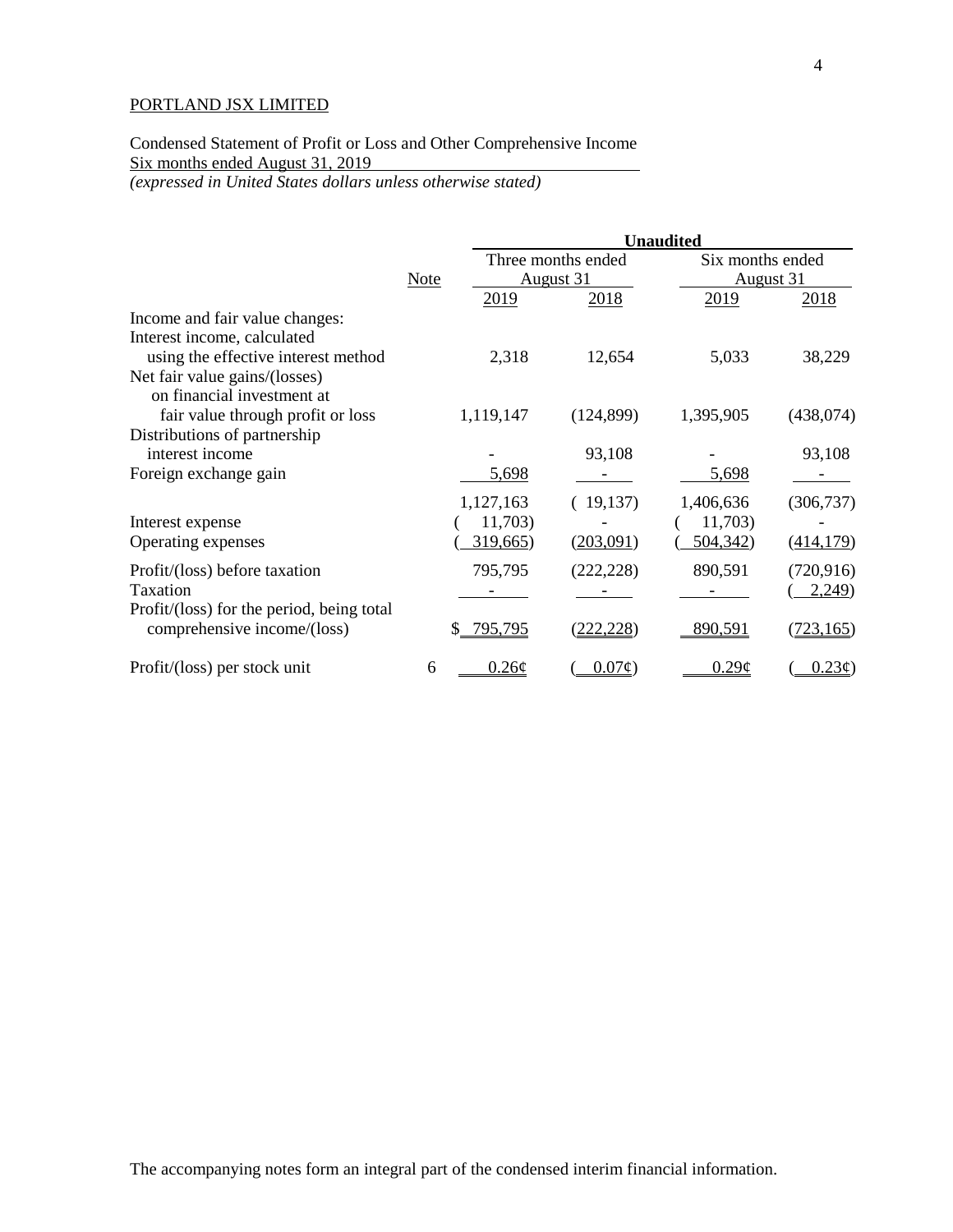## Condensed Statement of Changes in Equity Six months ended August 31, 2019 *(expressed in United States dollars unless otherwise stated)*

|                                                            | <b>Unaudited</b> |                        |              |
|------------------------------------------------------------|------------------|------------------------|--------------|
|                                                            | Share            | Accumulated<br>deficit | Total        |
|                                                            | capital          |                        |              |
| Balances at February 28, 2018                              | 25,682,953       | 19,782)                | 25,663,171   |
| Loss for the period, being total                           |                  |                        |              |
| comprehensive loss                                         |                  | 723,165)               | 723,165)     |
| Balances at August 31, 2018                                | \$25,682,953     | 742,947)               | 24,940,006   |
| Balances at February 28, 2019                              | 25,682,953       | (1,341,689)            | 24, 341, 264 |
| Profit for the period, being total<br>comprehensive income |                  | 890,591                | 890,591      |
| Balances at August 31, 2019                                | \$25,682,953     | 451,098)               | 25, 231, 855 |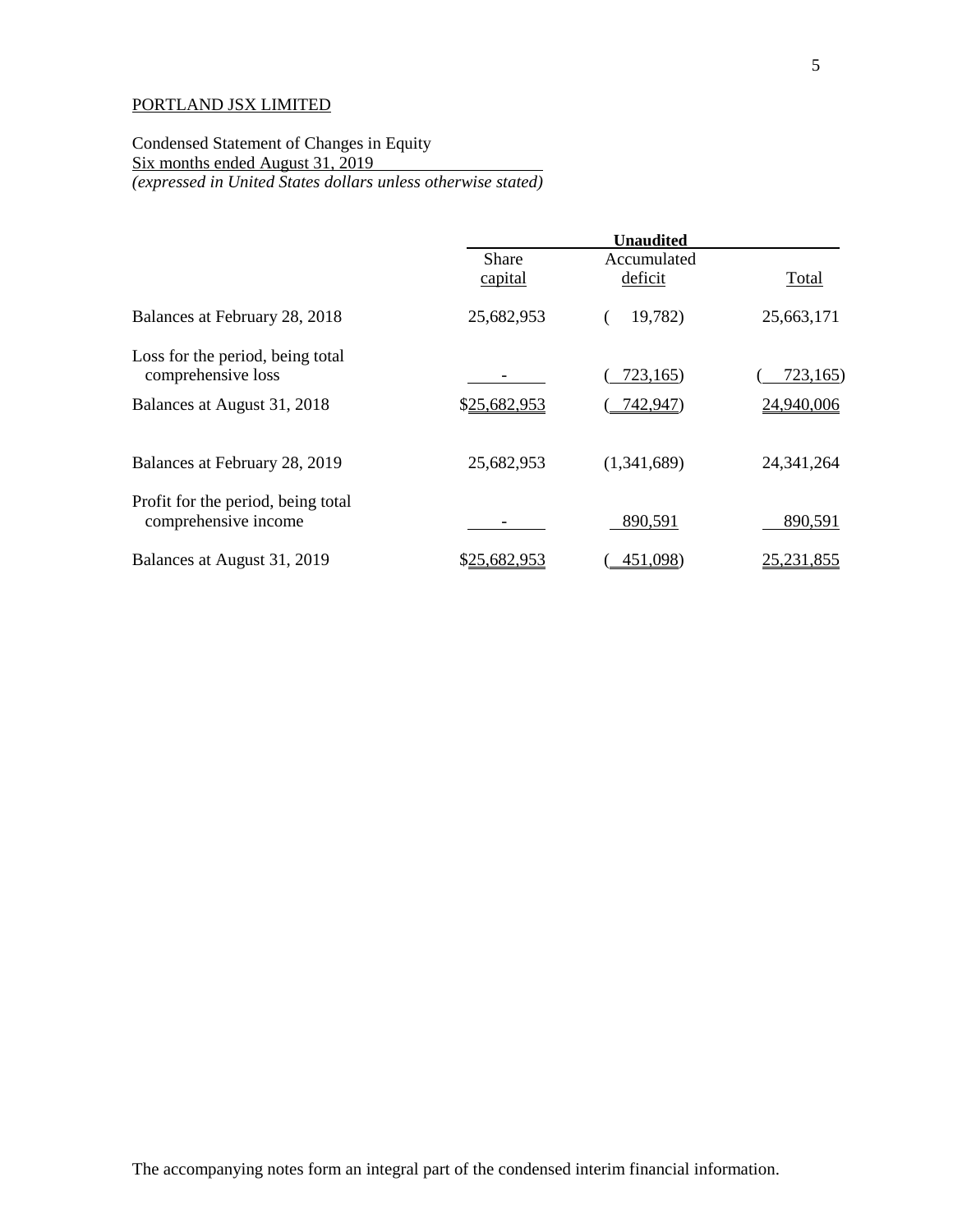Condensed Statement of Cash Flows Six months ended August 31, 2019 *(expressed in United States dollars unless otherwise stated)*

|                                                        | <b>Unaudited</b> |                            |
|--------------------------------------------------------|------------------|----------------------------|
|                                                        |                  | Six months ended August 31 |
|                                                        | 2019             | 2018                       |
| <b>Cash flows from operating activities</b>            |                  |                            |
| Profit/(loss) for the period                           | 890,591          | 723,165)                   |
| Adjustments for:                                       |                  |                            |
| Net fair value (gains)/losses on financial investment, |                  |                            |
| at fair value through profit or loss                   | (1,395,905)      | 438,074                    |
| Distribution of partnership interest income            |                  | 93,108)<br>€               |
| Interest income                                        | 5,033            | 38,229)                    |
| Foreign exchange gain                                  | 5,698)           |                            |
| Taxation                                               |                  | 2,249                      |
| Interest expense                                       | 11,703           |                            |
|                                                        | 504,342)         | (414,179)                  |
| Changes in current assets and liabilities:             |                  |                            |
| Receivables                                            | 17,392           |                            |
| <b>Taxation recoverable</b>                            | 37,280           |                            |
| Other financial liabilities                            | 11,817           | 31,268)                    |
| Payables                                               | 8,229            | 6,199                      |
|                                                        |                  |                            |
| Cash used in operations                                | (446,082)        | (439,248)                  |
| Interest received                                      | 4,375            | 47,867                     |
| Partnership distributions received                     |                  | 93,108                     |
| Taxation paid                                          |                  | 4,947)                     |
| Net cash used in operating activities                  | 441,707          | 303,220)                   |
| <b>Cash flows from investing activities</b>            |                  |                            |
| Financial investment, at fair value                    |                  |                            |
| through profit or loss, net                            | 784,614)         | 271,958)                   |
| Securities purchased under resale agreements, net      | 4,199            | 13,802                     |
| Net cash used in investing activities                  | 780,415          | 285,760)                   |
| <b>Cash flows from financing activity</b>              |                  |                            |
| Proceeds from long term loan, being net cash           |                  |                            |
| provided by financing activity                         | 1,954,998        |                            |
|                                                        |                  |                            |
| Effect of exchange rate changes on cash and short-term |                  |                            |
| deposits                                               | 1,075            |                            |
| Net increase/(decrease) in cash and cash equivalents   | 731,801          | 588,980)                   |
| Cash and cash equivalents at beginning of period       | 237,545          | <u>1,635,504</u>           |
| Cash and cash equivalents at end of period             | \$ 969,346       | 1,046,524                  |
|                                                        |                  |                            |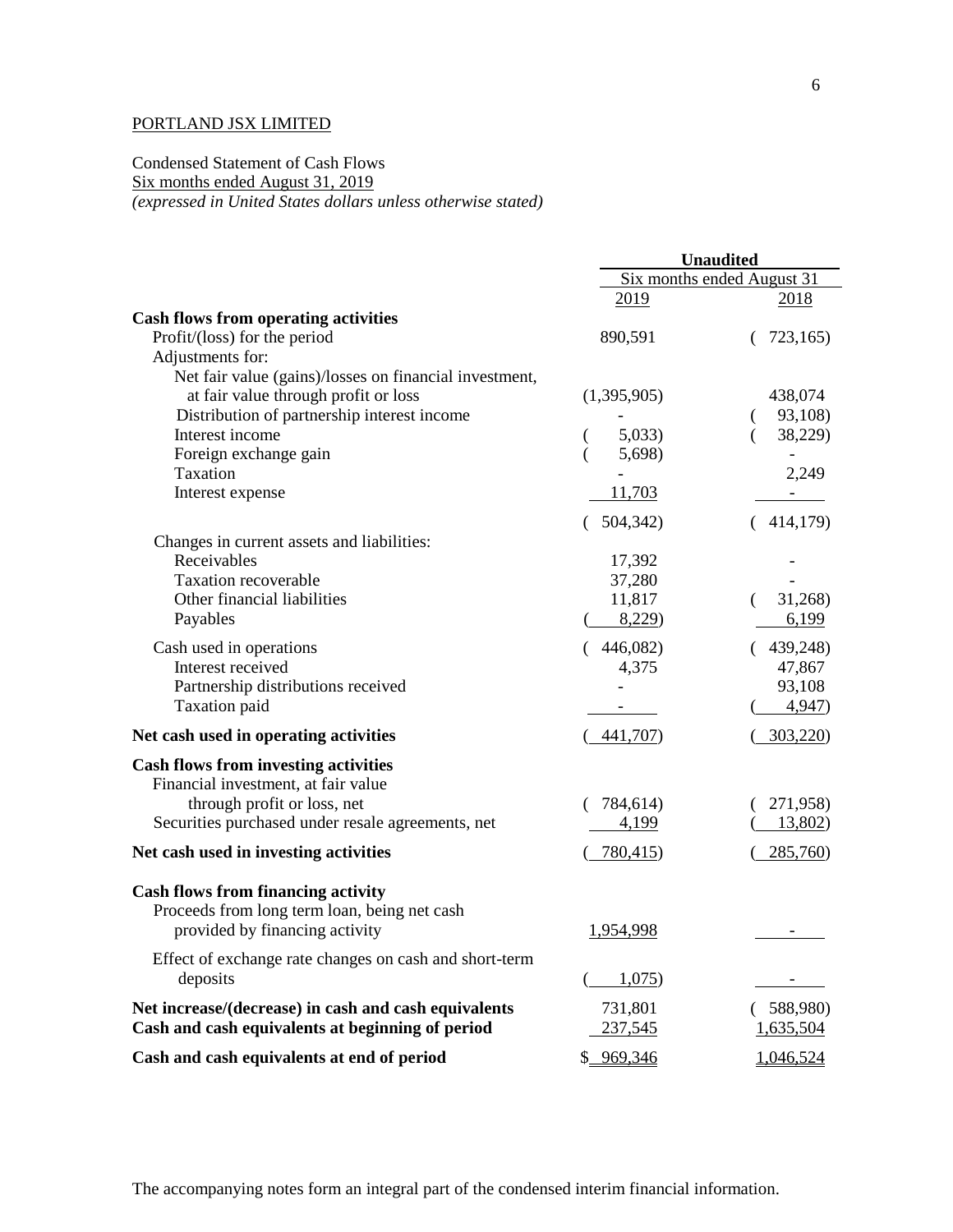Notes to the Condensed Interim Financial Information Six-month period ended August 31, 2019 *(expressed in United States dollars unless otherwise stated)*

## 1. The Company

Portland JSX Limited ("PJX" or "the Company") was incorporated in Saint Lucia on September 15, 2015 as an International Business Company ("IBC") with IBC number 2015-00335, and commenced operations on October 1, 2015. The registered office of the Company is located at the offices of McNamara Corporate Services Inc., 20 Micoud Street, Castries, Saint Lucia. The primary business of the Company is that of a Limited Partner in Portland Caribbean Fund II (the Fund). The Fund has an upfront five year commitment period to make investments within a term of 10 years, ending July  $2024$ , with the possibility of two additional consecutive one-year terms.

PJX is an equity investment vehicle through which Jamaican pension plans, as well as other eligible investors, invest to gain access indirectly to quality investments in the Latin American & Caribbean (LAC) region. The Company is listed on the Jamaica Stock Exchange.

Portland Private Equity II, Ltd., a Barbados exempted limited company (the "Barbados Management Company") and PPEC Inc., a Canadian company (the "Canadian Management Company" and together with the Barbados Management Company, "Management Companies" or "Managers") are responsible for managing the assets of the Fund, including investigating, analysing, structuring and negotiating potential portfolio investments and monitoring the performance of portfolio investments.

### Portland JSX Limited and the Partnership

Under the Partnership Agreement, distributions and allocations to the partners, and management fees are dealt with in the following manner:

- (1) Distributions and allocations:
	- (a) income, gains, losses, deductions and credits arising in connection with Short-Term Investments, are allocated in proportion to their relative Capital Contributions, and;
	- (b) Distributions of Disposition Proceeds and Other Portfolio Income received in respect of any Portfolio Investment shall initially be apportioned among the Participating Partners based on their respective Capital Contributions attributable to such Investment. The amount apportioned to the General Partner pursuant to the preceding sentence shall be distributed to the General Partner. The remaining amount apportioned to each Limited Partner that is a Participating Partner shall be further apportioned between (i) such Limited Partner on the one hand and (ii) the General Partner on the other hand and, except as otherwise provided in the Agreement, in the following amounts and order of priority:
		- (i) first, 100% to such Limited Partner, until such Limited Partner has received total distributions equal to its total Capital Contributions to the Partnership.
		- (ii) second, 100% to such Limited Partner until such Limited Partner has received total cumulative distributions equal to a preferred return of 8% per annum, compounded annually, on all amounts distributed in accordance with paragraph (i) not previously made to such Limited Partner.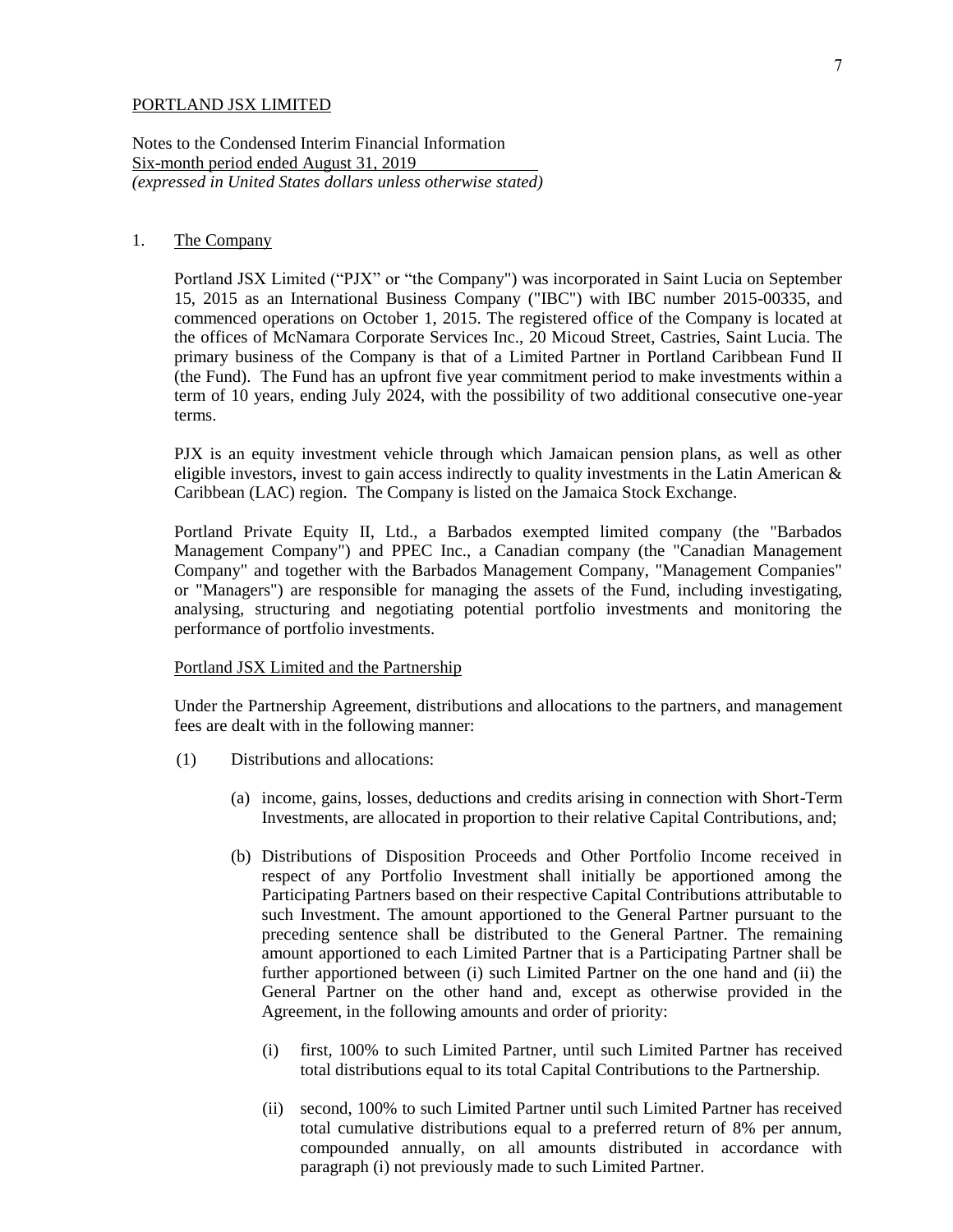Notes to the Condensed Interim Financial Information Six-month period ended August 31, 2019 *(expressed in United States dollars unless otherwise stated)*

## 1. The Company (continued)

#### Portland JSX Limited and the Partnership (continued)

- (1) Distributions and allocations (continued):
	- (b) (continued)
		- (iii) third, 100% to the General Partner until cumulative distributions to the General Partner equals 20% of the aggregate amount of the distributions made under paragraph (ii) and this paragraph.
		- (iv) thereafter, 20% to the General Partner and 80% to such Limited Partner.
- (2) Management fees and other charges:

Management fees are computed at 2% of Limited Partners' commitments. The Management fee will be reduced to 1.75% of unreturned invested capital beginning on the earlier of the end of the commitment period and the date on which a successor fund begins to prepay management fees.

Each Limited Partner is required to bear its portion of management fees and all other partnership fees and expenses, including organisational expenses from the partnership commencement date based on its pro rata share of capital commitments.

In admitting additional Limited Partners or accepting additional Capital Contributions or Capital Commitments from existing Partners, each Limited Partner is treated as having been a party to the Agreement, and each increased Capital Commitment is treated as having been made, as of the Partnership Commencement Date.

- 2. Statement of compliance, basis of preparation and summary of significant accounting policies
	- (a) Basis of preparation
		- (i) Statement of compliance

The interim financial information is prepared in accordance with IAS 34 *Interim Financial Reporting.* It does not include all the information required for a complete set of general purpose financial statements prepared in accordance with International Financial Reporting Standards.

The accounting policies applied in these interim financial statements are the same as those applied in the Company's audited financial statements, as at and for the year ended February 28, 2019. Selected notes are included to explain events and transactions that are significant to an understanding of changes in the Company's financial position and results of operations since the date of those audited financial statements.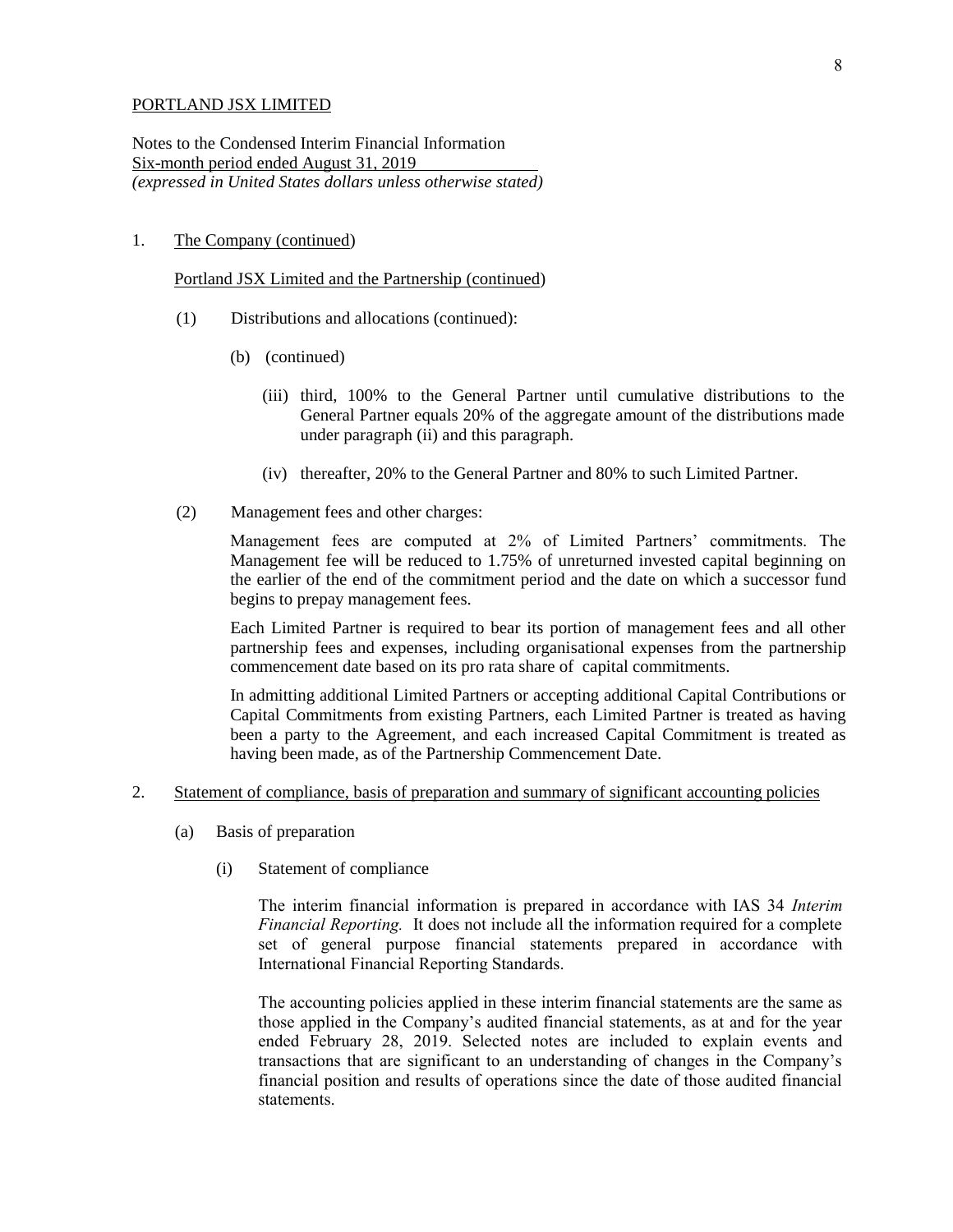Notes to the Condensed Interim Financial Information Six-month period ended August 31, 2019 *(expressed in United States dollars unless otherwise stated)*

# 2. Statement of compliance, basis of preparation and summary of significant accounting policies (continued)

- (a) Basis of preparation (continued)
	- (ii) Basis of measurement

The financial information has been prepared on the historical cost basis, modified for the revaluation of financial assets at fair value through profit or loss.

(iii) Use of estimates and judgments

The preparation of financial statements in conformity with IFRS requires the use of certain critical accounting estimates. It also requires management to exercise its judgement in the process of applying the Company's accounting policies.

The areas involving a higher degree of judgment or complexity, or areas where assumptions and estimates are significant to the financial statements, are disclosed in note 3.

(iv) Functional and presentation currency

Except where indicated to be otherwise, the condensed interim financial information is presented in United States dollars, which is the Company's functional currency.

(b) Taxation

The Company is subject to tax at 1% of its taxable income in Saint Lucia. Taxation on the profit or loss for the period comprises current and deferred taxes. Current and deferred taxes are recognised in profit or loss.

(i) Current taxation

Current tax charges are based on the taxable profit or loss for the period, which differs from the profit or loss before tax reported because they exclude items that are taxable or deductible in other periods, and items that are never taxable or deductible. The current tax is calculated at tax rates that have been enacted at the reporting date.

(ii) Deferred tax

Deferred tax liabilities are recognised for temporary differences between the carrying amounts of assets and liabilities and their amounts as measured for tax purposes, which will result in taxable amounts in future periods. Deferred tax assets are recognised for temporary differences which will result in deductible amounts in future periods, but only to the extent it is probable that sufficient taxable profits will be available against which these differences can be utilised. Deferred tax assets are reviewed at each reporting date to determine whether it is probable that the related tax benefit will be realised.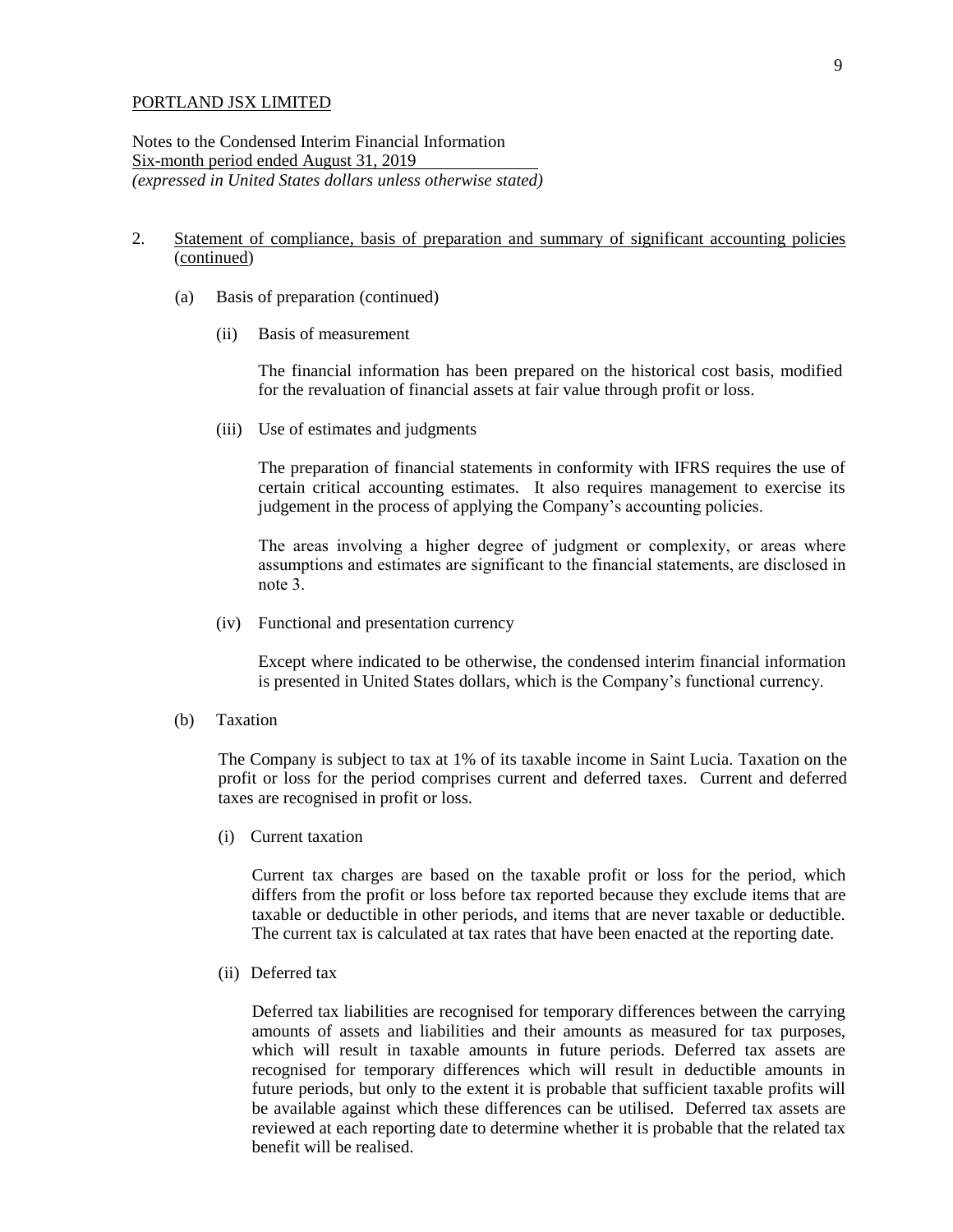Notes to the Condensed Interim Financial Information Six-month period ended August 31, 2019 *(expressed in United States dollars unless otherwise stated)*

## 2. Statement of compliance, basis of preparation and summary of significant accounting policies (continued)

- (b) Taxation (continued)
	- (ii) Deferred tax (continued)

Deferred tax assets and liabilities are measured at the tax rates that are expected to apply in the period in which the asset will be realised or the liability will be settled based on enacted rates.

(c) Net gain from financial assets classified as at fair value through profit or loss

Net gain from financial instruments classified as at fair value through profit or loss includes all realised and unrealised fair value changes but excludes interest, and distributions of partnership income. Realised gains and losses are calculated using the specific identification method.

#### 3. Critical accounting estimates and judgements in applying accounting policies

The Company makes estimates and assumptions that could affect the reported amounts of assets and liabilities within the next financial year. Estimates and judgments are continually evaluated and are based on historical experience and other factors, including expectations of future events that are believed to be reasonable under the circumstances.

The fair value of the Company's unquoted investment in Portland Caribbean Fund II ('the Fund') is based on the fair values of the Fund's underlying investments, which include common equity securities and corporate debt. The fair value of such underlying investments uses valuation models that employ significant unobservable inputs for investments that are traded infrequently or not at all. These unobservable inputs require a higher degree of management judgment and estimation in determining the fair value.

Management judgement and estimation are usually required for the selection of the appropriate valuation model to be used, determination of expected future cash flows from the financial instrument being valued, determination of expected volatilities and correlations, and selection of appropriate discount rates. Consequently, the use of different assumptions and inputs could yield materially different results in the fair value of the Company's investment in the Fund from those reflected in the statement of financial position.

#### 4. Financial investment, at fair value through profit or loss

This represents an unquoted equity investment in the Fund. The Fund is managed by Portland Private Equity II, Limited and its principal activity is to make private equity and related investments in companies or other entities located principally in certain member and associate member states of CARICOM, certain Development Assistance Committee Countries and certain Cotonou Agreement Countries, (the "Target Region"). Cuba, Mexico and Venezuela are excluded from the Target Region. The Fund will also make investments in businesses, the securities of which have no established market and may be restricted with respect to transfer, with the principal objective of appreciation of invested capital. During the six-month period ended August 31, 2019, the Company invested a further \$784,614 in the Fund.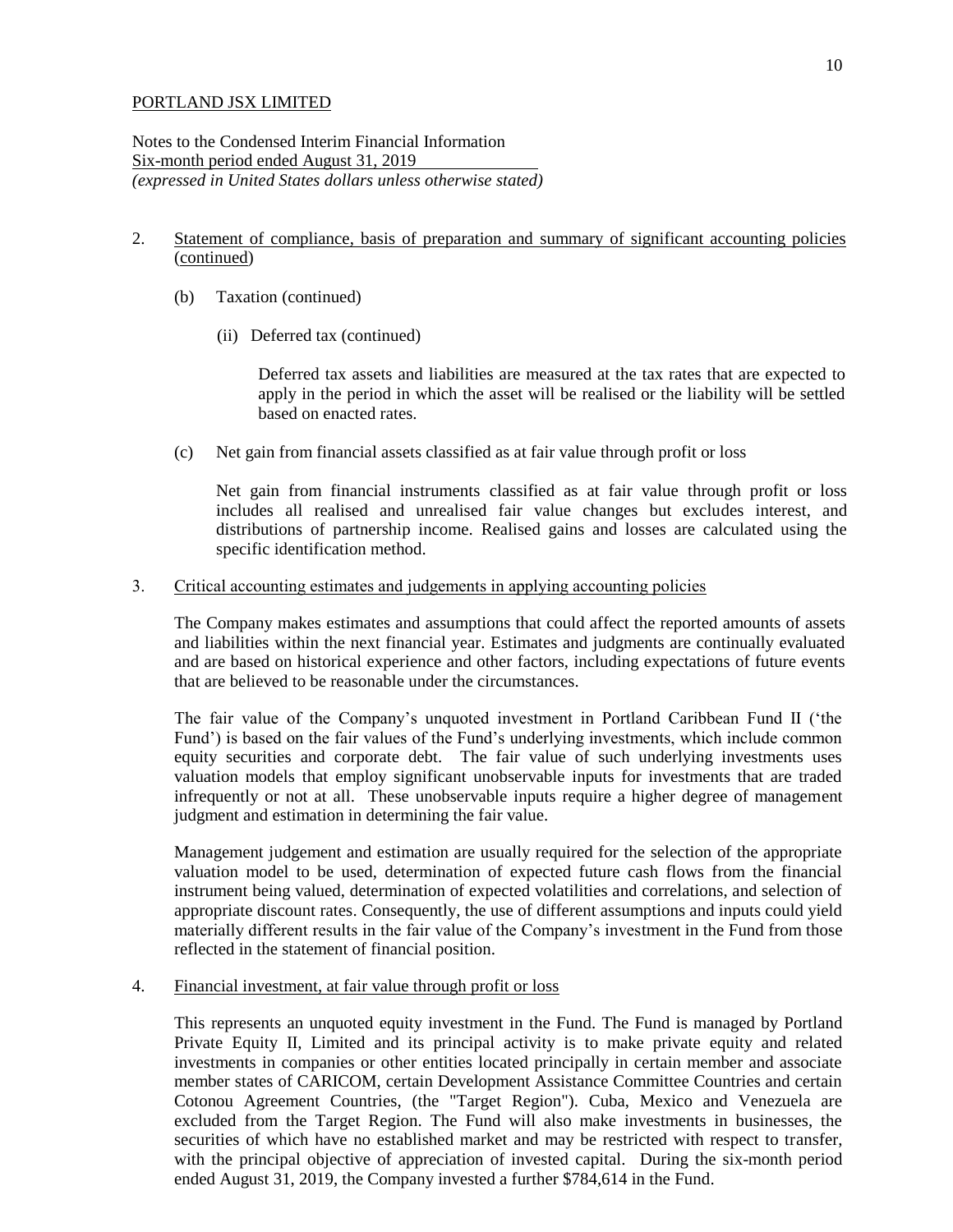Notes to the Condensed Interim Financial Information Six-month period ended August 31, 2019 *(expressed in United States dollars unless otherwise stated)*

#### 5. Long-term loan

On July 22, 2019, the Company entered into a loan agreement with Victoria Mutual Investments Limited for a 5 year term loan facility of J\$520,000,000 (US\$3,836,223). Under the loan agreement, the Company has the right to make any number of drawdowns within the loan period up to the total of the principal sum. The Company shall repay advances under the facility by lump sum principal payments in minimum amounts of J\$10,000,000 (US\$73,774) throughout the life of the loan or at maturity. Interest is charged at 9.5% and is payable quarterly from the date of disbursement. The facility is secured by a debenture over the fixed and floating assets of the Company.

As at August 31, 2019, the loan principal amount outstanding amounted to J\$265,000,000 (US\$1,948,265).

## 6. Earnings/(loss) per stock unit

Earnings/(loss) per stock unit is calculated by dividing the profit/(loss) for the period by the weighted average number of ordinary shares in issue for the period of 309,968,261 (2018: 309,968,261).

#### 7. Capital management

The Company has made capital commitments to the Fund which obligates the Company to remit funds, cumulatively not to exceed the amount of the capital commitment, upon receipt of capital call notices.

The Company may co-invest with the Fund in equity or debt securities of private companies located in the Caribbean and Latin America. The Company is permitted to participate in coinvestments on a no fee/ no carry basis up to the amount of its capital commitment and thereafter on a negotiated basis.

In addition, the Company may borrow up to 25% of its total assets after giving effect to the borrowing.

## 8. Fair value of financial instruments

Fair value is the price that would be received to sell an asset or paid to transfer a liability in an orderly transaction at the measurement date. Market price is used to determine fair value where an active market exists, as it is the best evidence of the fair value of a financial instrument.

For financial instruments which have no market prices, the fair value has been estimated using present value or other estimation and valuation techniques based on market conditions existing at the reporting date.

The Company measures fair value using the following fair value hierarchy, which reflects the significance of the inputs used in making the measurements.